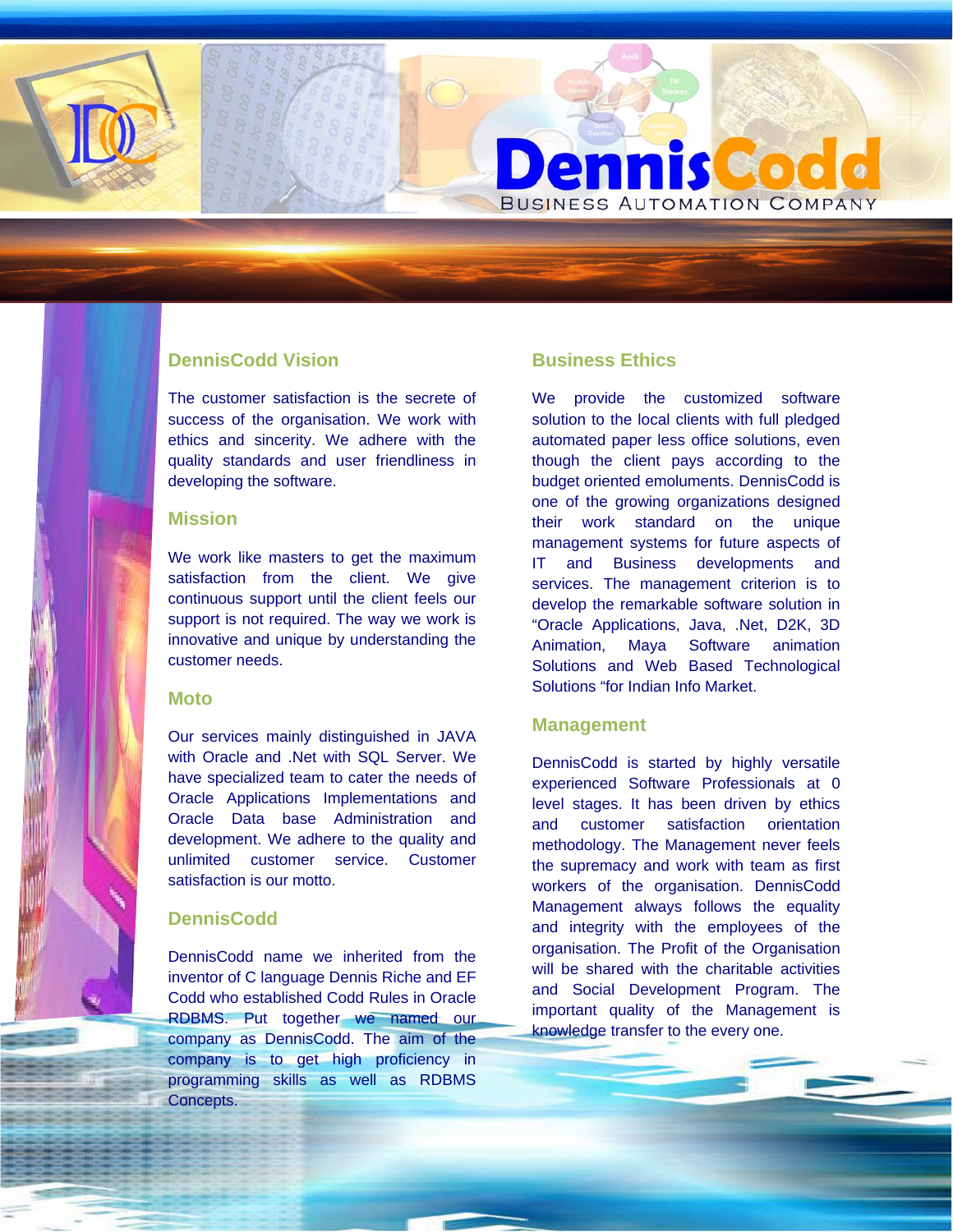

- **Application Development**  L
- $\mathbb{I}$ **Web Application Design Database Design and**
- **Administration Technical Writing Services**
- **Technology Proficiency**
- **Development**   $\mathcal{I}$ **Project Management**
- $\mathbb{I}$ **Staffing Solutions**

#### **Application Development**

- 1 Business Solutions
- Insurance
- 1 Banking Educational
- 1 Telecommunications
- Ĩ. Government services
- 1 Manufacturing
- 1 Sales and Distribution
- 1 Front Office Operations
- College Automation
- 1 Health Care

# **Bio Metric Solutions & Services**

1 Hospital Management System

BUSINESS AUTOMATION COMPANY

 $\bullet \bullet \bullet$ 

- 1 Faculty Management System
- 1 Students **Attendance** Management System
- 1 Employees Attendance management system
- 1 Pay roll system

#### **Management Services**

- 1 Project Management Services & **Solutions**
- 1 Software Application **Development**
- Components & Solutions
- 1 Testing Services
- 1 Recruitment process outsourcing (on/offshore)

### **Web Application Development**

- 1 Portal Development
- Web Based Integrated
- Applications.
- 1 E-Commerce Applications